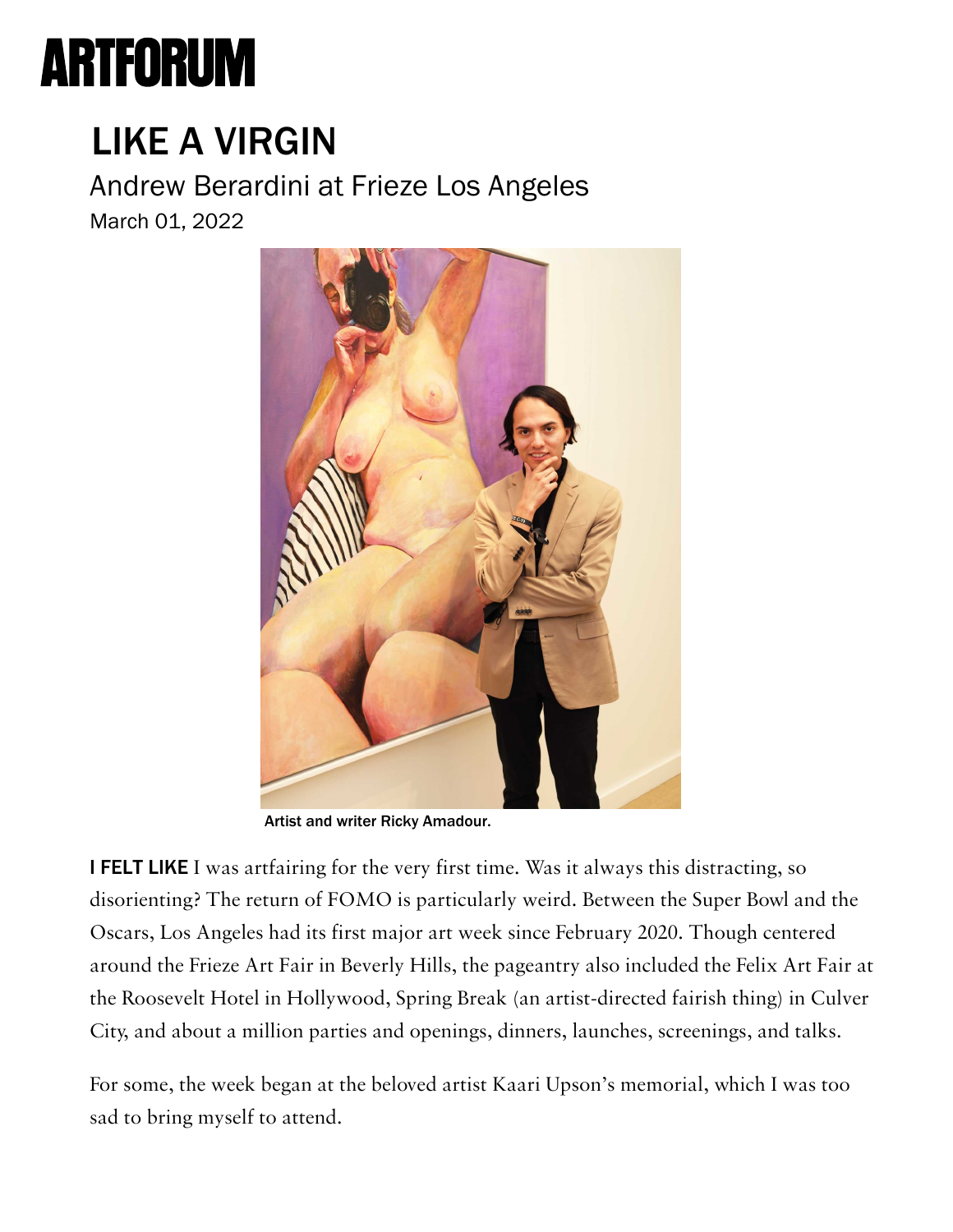Days later, legendary artist Dan Graham passed away. After the millions of fatalities during this pandemic (including 3,187 in the US the day the fair opened), it was hard not to think of all this fanfare as some kind of dance of death. The macabre madness that infects those that survive a plague. Or maybe not. It could be that the frenzied mechanisms of art and commerce haven't changed; I'm just no longer inured to them.

But amid this unfamiliar (or all too familiar) onslaught, there were moments of grace. Tuesday afternoon, wandering with friends through VIP hours for the museums downtown, I lost myself in Ragnar Kjartansson's The Visitors, 2012, on view at the Broad. The song, melancholic yet full of hope, played on nine screens, eight featuring solitary musicians spread through a decaying mansion, playing separately but together. As I walked out, the sunset creaming through downtown towers and over the cherry blossoms along Grand Ave, the feeling of Ragnar and company singing Ásdís Sif Gunnarsdóttir's poem wisped through me and the video and the swiftly shifting twilight came together into a place, a moment.

Later that night I attended a private opening for Sayre Gomez's exhibition of paintings and sculpture at Francois Ghebaly. Looking over the artist's layered, fading signs illuminating storefront windows and presiding over abandoned strip malls, I found a city I recognized. Too many second-rate artists depict Los Angeles in a sun-slathered haze so saccharine it causes cavities. Conversely, the seedy underbelly of the dreamfactory can feel equally clichéd—moralizing punishment for LA's tinselly excesses. Here in Sayre's paintings is a city that feels true to the Los Angeles I know and love: working-class and battered (not by its sins, just by time, use, and poverty). Multivalent and complex, full of fading signs posted to wooden electrical poles promising everything and nothing, a city that I love for all its numerous flaws, realized here with a kind of precision that feels like deep affection. Outside the opening, I asked artist Jonas Wood what he saw in the paintings. "I love them," said Wood, "They feel like home." And they feel like home to me too.

The following morning, I started the day at a breakfast preview for solo shows by Phyllida Barlow and Gary Simmons at Hauser & Wirth, which opened with a talk between Barlow and LAXART deputy director Catherine Taft. "We planned the show in 2019, and then the plague struck," said Barlow. "And it went back into storage. Meeting them back here after two years, I felt like a bad mother." The messy beauty of her sculptures—their smeary wood legs delicately holding up paint-splattered balls, a swathe of red fabric, the drape of hardened netting—reflected how I felt: a bit rough but still holding up.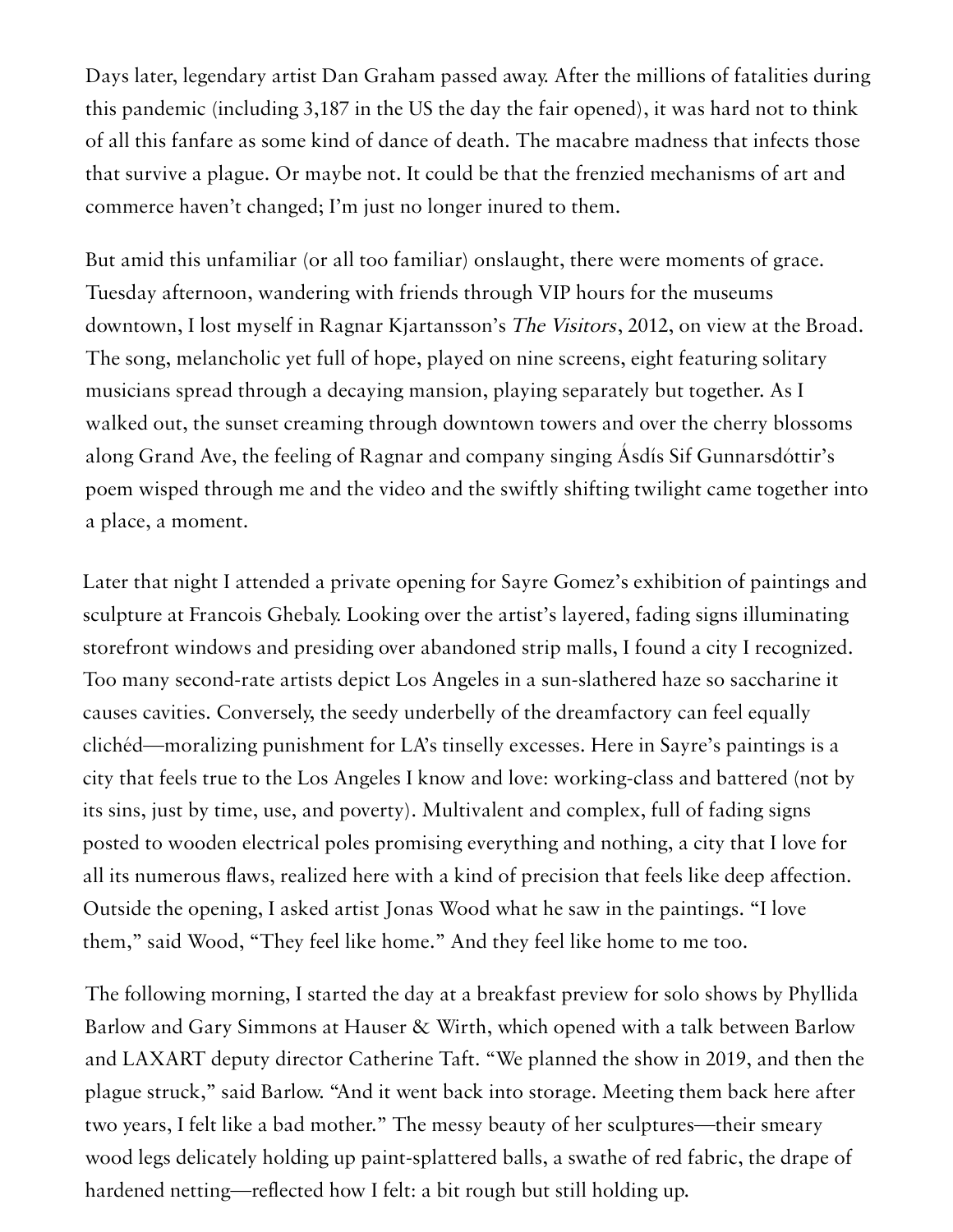I slipped away before Simmons began his scheduled conversation with Studio Museum director Thelma Golden to catch a press preview across town of "Ulysses Jenkins: Without Your Interpretation" and "Lifes" at the Hammer Museum. The title for the survey of Jenkins, a legendary artist and filmmaker in Los Angeles, is drawn from a work he made in the 1980s following a disagreement with a white art critic who, Jenkins said, had circumscribed his work within a "white historical lens."

 Exhibition co-curator Erin Christovale remarked in the final words of her introduction to the assembly of mostly white art critics: "I hope you enjoy, without your interpretation."

The following afternoon, I braved the Frieze Art Fair's VIP preview in Beverly Hills. The commercial art conclave's last edition, held in 2019, was at Paramount Studios, with all the cinematic grandeur and false facades that accompany a historic movie lot. Somehow a white tent behind a hotel didn't have the same poetry, but its high peak and the carpeted floors felt classy enough, like the wedding reception of an aging celebrity and a minor aristocrat. Perhaps the pomp of the arriviste is truly the spirit of Beverly Hills—or "Beverly Thrills," as Miguel Abreu jokingly dubbed it from his booth in the fair. He directed me to see the Joan Semmel paintings at Alexander Gray (which I did: moving depictions of the artist's body, aging with sensual honesty).

In the Focus LA section, the fluid fabric sculptures by Eric-Paul Riege at Stars rippled with memories of his Diné ancestors, Sarah Rosalena's recuperations of traditional Wixárika craft burst with polychrome cosmogonies at Garden, and sly, sinister pseudo-advertisements by Ben Sakoguchi winked from Bel Ami. I caught a Rodrigo Valenzuela piece in his striking presentation at Luis De Jesus take a dive off the wall (it was thankfully undamaged from its leap).

Wandering further into Frieze's hundred gallery booths, I found beauty at Roberts Projects in Betye Saar's mural L.A. Energy, a recreation of a lost work from 1983, painted with aplomb by the ninety-five-year-old artist. I'm not sure if I loved the late Chris Burden's Dreamer's Folly, 2010, a trio of nineteenth-century cast-iron gazebos draped with lace, but it had a certain power in the fair: a work from one of Los Angeles's most important artists, never before seen in this city (or in the US, for the matter) and a singularly elegant statement in a tent with few of them.